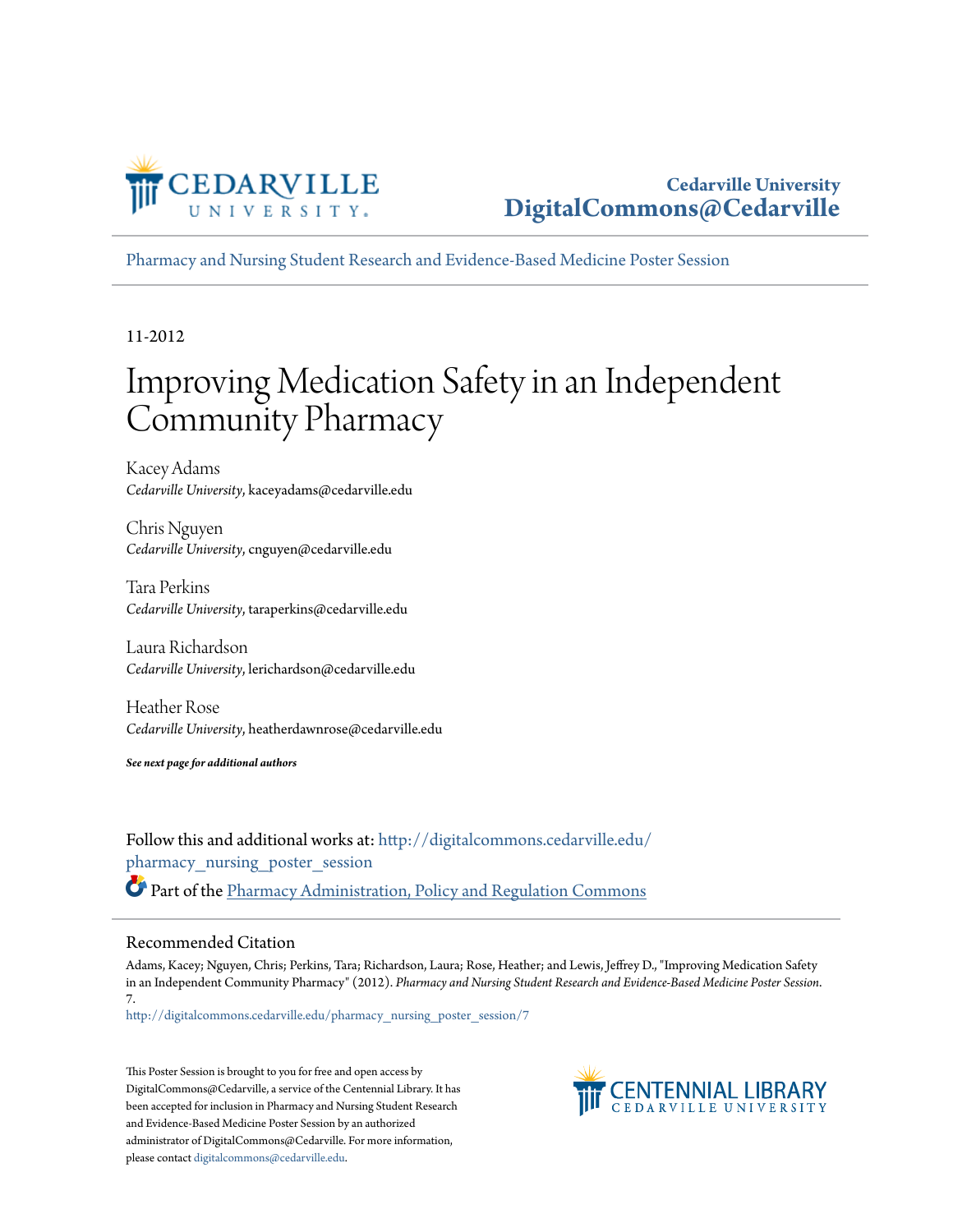#### **Authors**

Kacey Adams, Chris Nguyen, Tara Perkins, Laura Richardson, Heather Rose, and Jeffrey D. Lewis